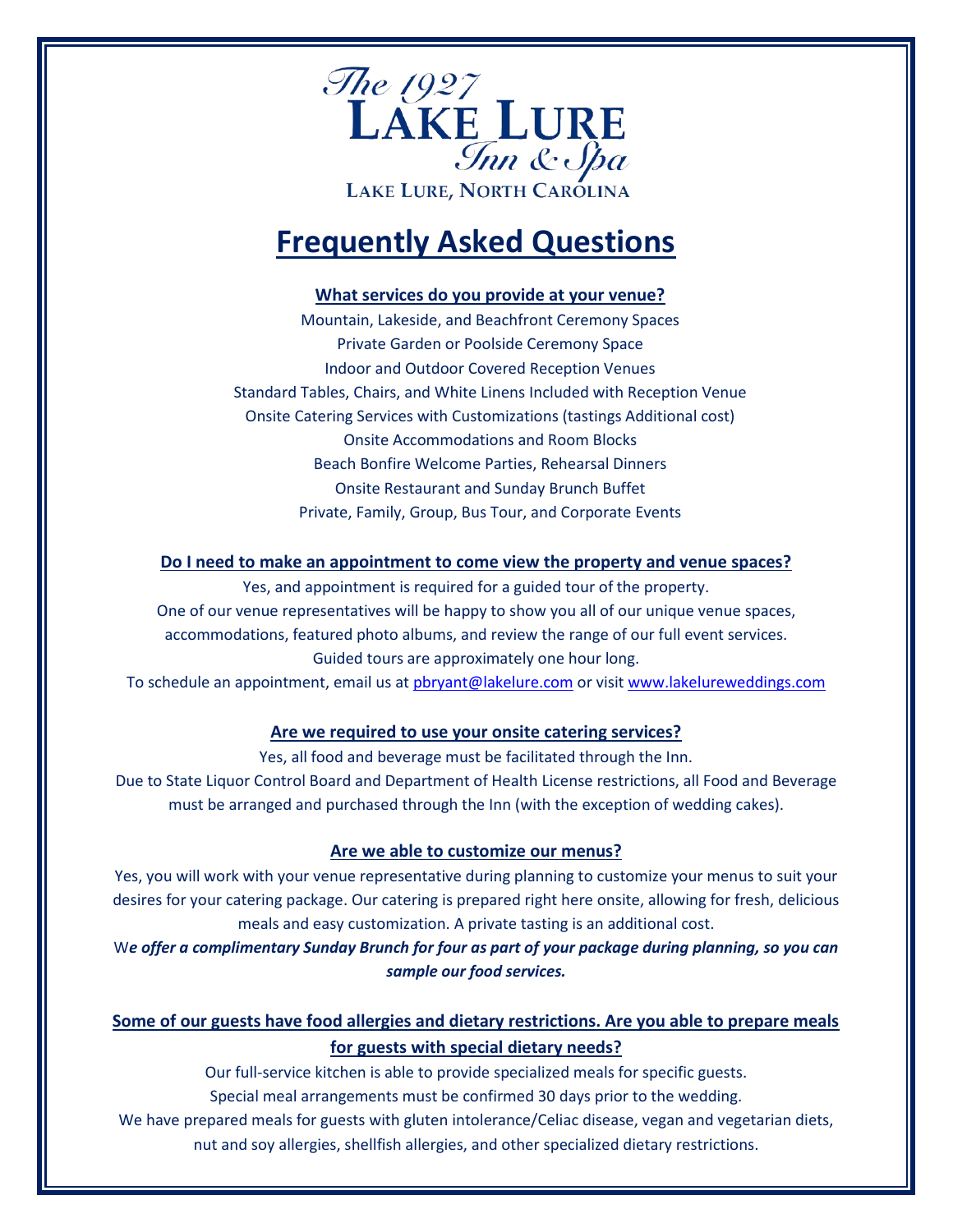

#### **Do you have an on-site wedding planner? Should we hire a wedding planner?**

We do not have full service onsite wedding planners. **We** *require that you hire* **a wedding planner for your ceremony and reception.** Wedding planners will help make your ceremony and reception run smoothly, contract with your and alleviate responsibilities on your special day. We have a list of trusted wedding planners that we have worked with before on our Vendor List. Your assigned Venue Representative will be responsible for your venue layout and setup of tables, chairs, and linens;

#### **What is included with our venue space rental?**

The cost for your venue space includes basic white linens, china, flatware, glassware, dinner tables, and standard reception chairs along with the rental of the entire space. At our beach location, plastic cups must be used for guest safety. Formal flatware, china, and white linens, are used at the beach.

#### **We are planning to have our ceremony outside. Do you have a rain contingency location?**

We have several options to allow for contingency in the event of inclement weather. Roosevelt Hall and the Veranda Terrace are both great options for a rain backup plan. Be sure to book and discuss your backup plan during our contract process to ensure availability.

#### **What time will we have access to our wedding reception venue to begin decorating?**

We always guarantee access to the venue to decorate and setup starting two hours prior to your reception start time. At 30 days prior to your wedding, additional time may be available for access earlier than two hours, based on availability of the space. Your venue representative will work with you to discuss you and your vendors needs for setup during planning.

#### **How much time do you allot for the ceremony?**

We allot between 30 minutes to one hour for your ceremony in your contract. The length of time is dependent on the location. If you are planning a more traditional ceremony, and need more than one hour, our staff will work with you on a plan to provide additional time.

#### **How long do we have the wedding reception venue?**

We allot four (4) hours in your contract for your reception. Due to the local noise ordinance, all outdoor music must end by 10:00pm. A fifth hour may be added to your reception contract for an additional fee of 25% of the venue rental rate. This time is also not extendable beyond 10:00pm.